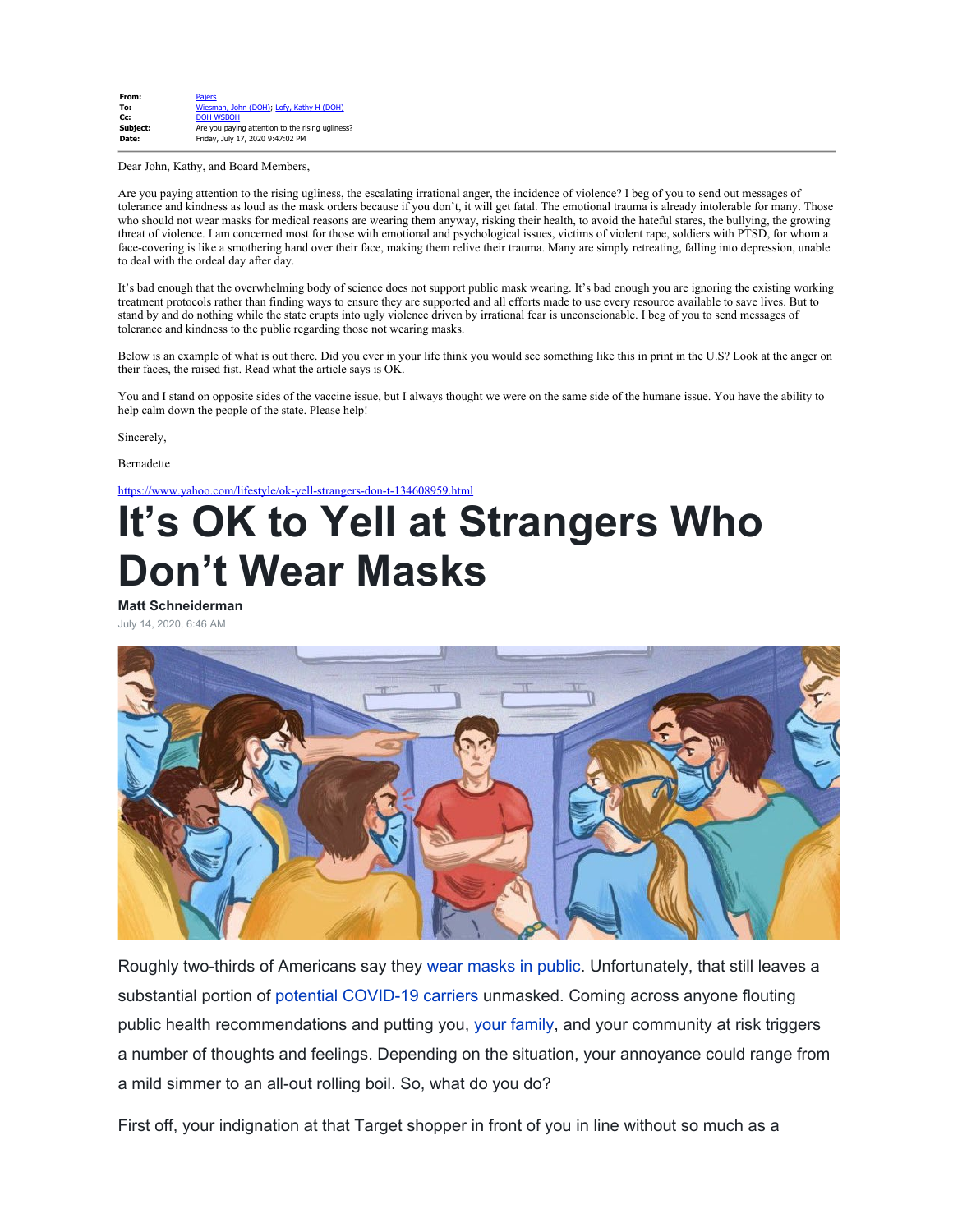handkerchief around their neck is warranted. Wearing a mask is crucial. The medical community, including White House health advisor [Dr. Anthony Fauci,](https://www.fatherly.com/health-science/these-are-the-science-dads-paving-the-way-for-a-better-future/) has said in as many ways as possible that Americans who aren't wearing face masks are increasing the risk of spreading the coronavirus. Even asymptomatic carriers of the virus may be spreading the disease. It's absolutely reckless to expose the elderly and other at-risk groups to airborne coronavirus — the reason for social distancing and wearing face masks in the first place.

But understanding a situation is important. Some people might not be wearing their mask, letting it dangle around the neck for a minute because they were hot or uncomfortable. Some people may have simply spaced out on wearing a mask outside of their home because, honestly, maskwearing is not yet second nature. Other people, particularly minorities, might not be wearing a mask of any sort in certain areas because covering their faces could be more dangerous than catching COVID-19. And yes, there are some for whom not wearing a mask is a willful act of assholery. These people are unwilling to conform to a new societal norm and refuse to yield what they believe to be their right to breathe "free."

Of course, there's no way to know exactly which type of non-face mask-wearer you're dealing with. And there are ways to approach a situation delicately before your anger boils over. So, before you [form a posse of fellow shoppers to shame them](https://www.cbsnews.com/news/shoppers-at-staten-island-grocery-store-scream-at-woman-for-not-wearing-mask-2020-05-25/), consider alternatives to confrontation. Start slow, and escalate as needed, following these five steps.

## **The Five Stages of Mask-Wearing Grief**

When you find yourself in a situation with someone who isn't wearing a mask, here's how to gauge your reaction, how to handle the situation empathetically, and when to really let them have it.

## **Stage 1: Minor Annoyance**

When your anger is at this level, your best option in most scenarios is to let it go. As long as they're not willfully putting anyone else in danger, and as annoying as it may be to have to walk away, your gut is telling you this is not worth a fight. Listen to your gut.

#### **Stage 2: Pretty Annoyed**

You're ticked off, your anger heightened by a justifiable fear for your family and community. Still, the risk of getting COVID-19 from this person is unlikely — and getting close enough to exchange words is a surefire way you can increase your chances of exposure. Get away, if possible.

## **Stage 3: A Growing Anger**

This is the level where not saying something bears a greater risk than saying something — say,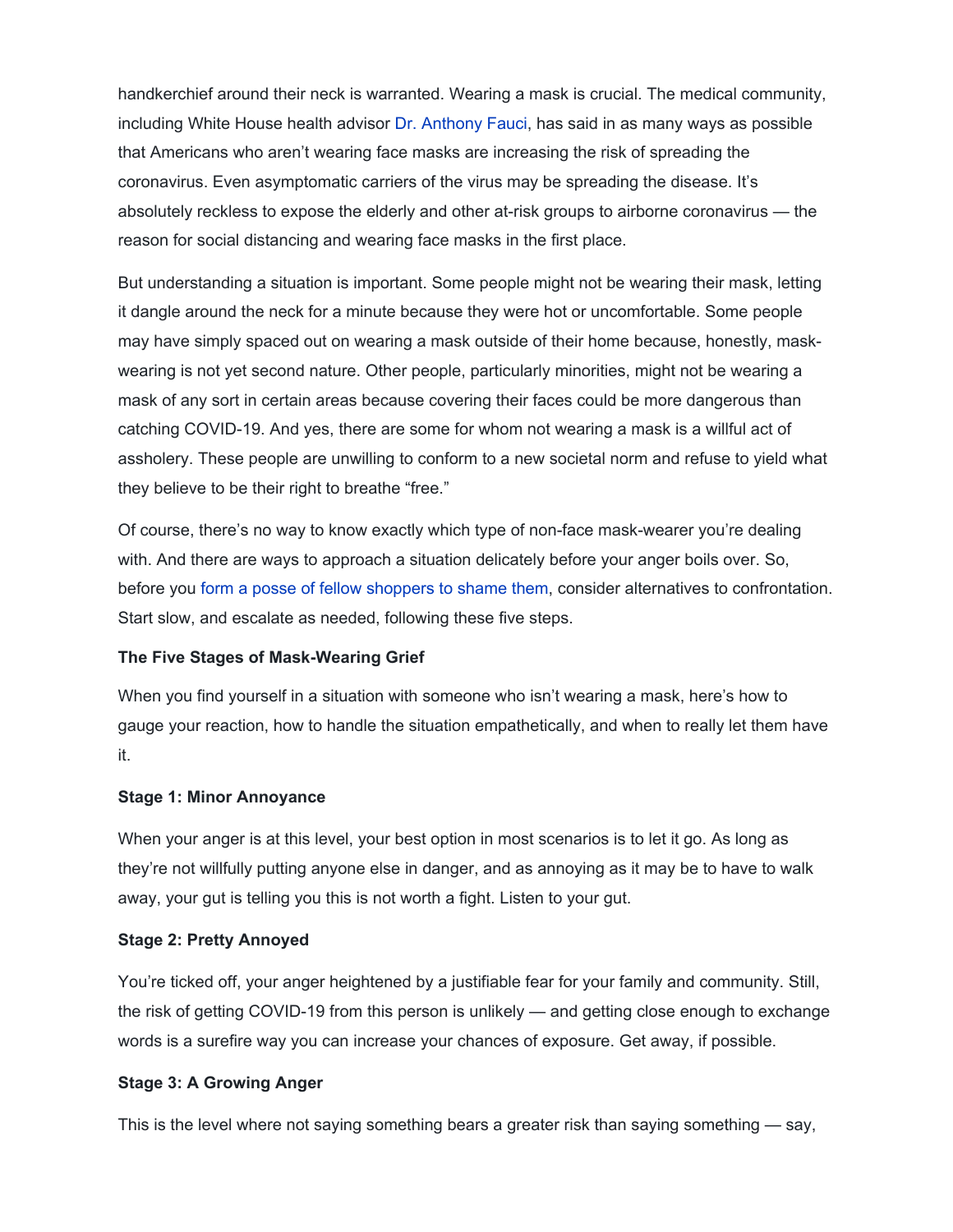at a kid's birthday party. Obviously, knowing the person not wearing a face mask, or knowing someone there who does, makes engaging them far less fraught, but it should still be done considerately.

Initiate any conversation with someone not wearing a face mask as just that — a conversation. Instead of instructing them to wear a face mask *or else,* get curious.

"People do not like to be forced to do things, and that's what we are getting with non-compliance in wearing masks when people feel like they are being pushed to do so," says [Dr. Alan Chu,](https://www.uwgb.edu/psychology/faculty-staff/faculty-staff/alan-chu/) [Assistant Professor of Psychology at the University of Wisconsin – Green Bay.](https://www.uwgb.edu/psychology/faculty-staff/faculty-staff/alan-chu/) "Ask the following statements based on [motivational interviewing](https://www.fatherly.com/love-money/how-to-use-motivational-interviewing-change-persons-mind/) techniques in order to help people take ownership to make the change you want to see."

Here are the statements Chu suggests, with their intents:

- 1. "I'm curious why you are not wearing a mask" (gathering information)
- 2. "I see your point. What do you think about the research evidence that shows wearing a mask can significantly reduce chance of infection? Are you concerned about your health and your family's?" (showing empathy, indicating facts and care, prompting thoughts)
- 3. "What are the costs and benefits for you to wear a mask?" (understanding any perceived barriers and getting them to analyze the fact that there are more benefits than costs)
- 4. "What would you do after this conversation in order to make this a habit during these times?" (helping them put thoughts into actions and take ownership instead of being enforced to do so)

# **Stage 4: Are You Effing Kidding Me?!?**

This is when you're really pissed — you've got to say something.

While Chu doesn't recommend confronting strangers about face mask-wearing in public, he does suggest that a similar conversation could happen in, say, a Walmart checkout line provided it begin with unrelated chit-chat — the weather, a deal on cereal, etc.

"If, after two-to-three back-and-forths, you can tell the person is not aggressive, if they seem friendly and welcoming, you could bring it up with the motivational interview," Chu says. "But if they're not interested in a conversation, I wouldn't mention it."

# **Stage 5: Go F\*&# Yourself!**

Here, the person seems to willfully be endangering those around them, your anger is appropriately ballistic. Just as you'd scream at a driver doing 100 MPH in a school zone, you're going to scream at the person not wearing a face mask when you're standing in line because you're in line with your kids and elderly people.